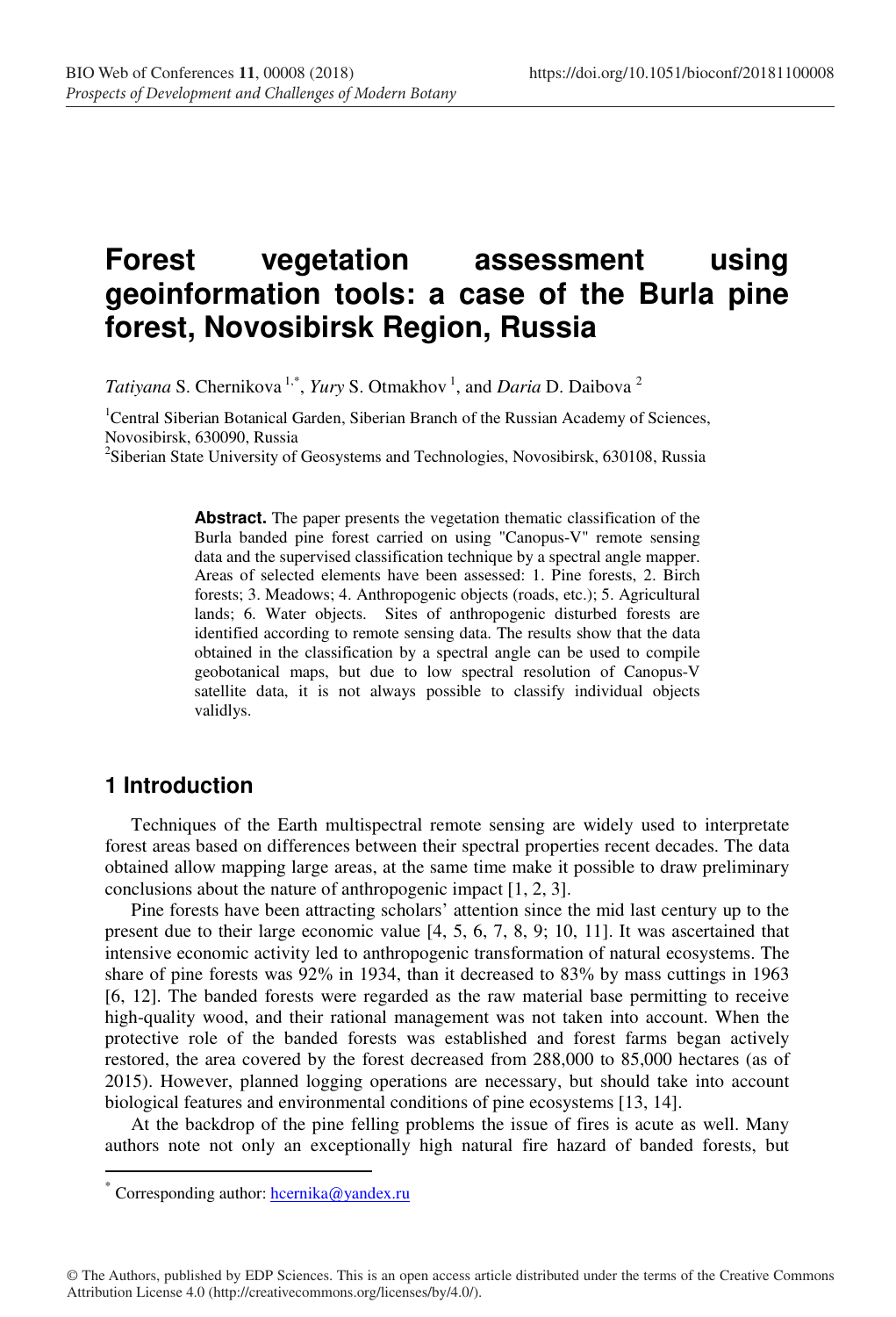temperature background rising, which lead to forest fires, their maximum was marked in 1990-1999. It has been established that fire careless handling is the main factor of fires [15, 16, 17, 18, 19].

Thus, anthropogenic impact on pine forests results natural community transformation, therefore complex monitoring of banded forests is necessary nowadays helping to solve a number of problems. Using the algorithms for decoding remote sensing data serves to identify quickly the damage foci and support operatively the security measure complex elaboration.

The main drawback of the most algorithms used is that each pixel in an image is compared with signatures of a test site (polygon) identified in the field and marked as a class. The supervised classification technique by a spectral angle mapper (SAM) allows comparing each pixel of an image with every finite element for each class and assigns a weighted value between 0 (low similarity) and 1 (high similarity). As a result, it is possible to obtain a classified image promptly and identify anthropogenic impact foci. The work objective is to assess SAM algorithm operation and determine the scale maximum possible for geobotanical mapping based on remote sensing Canopus-B data and field studies.

## **2 Materials and Methods**

### **2.1 Study object**

Pine banded forests are unique natural objects not only in scales of Siberia, but throughout Russia as well. They have come into being on alluvial sands along the ancient runoff valleys in steppe and forest-steppe zones. Pine forests bands (4-15 km width and 400 km length) stretch from northeast to southwest forming special climatic and soil conditions [20, 21].

Banded forests are situated in sharply continental climate regions with annual precipitation of 320 mm, significant temperature fluctuations up to 88 ºC annual and 22 ºC daily. These territories are characterized by hot dry winds, where pine forests act as a constraint [22]. Ridge-hilly relief causes the vegetation cover diversity in these forests. Due to such natural condition combination banded forests are unique, and preserve habitats of rare plant and animal species [23].

To achieve the objective, test sites were selected in the Burla forest band. It is located at Altai Territory mainly and its part enters southern Novosibirsk region. The band begins 35 km north of Kamen'-on-Ob city at the Ob reservoir shore and stretches from northeast (N54°14'05.78 "E81°39'59.60") to southwest (N53°46'12.10 "E80° 07'37.40") for 114 km with 8-10 km width. The bottom of the forested valley is 150-180 m altitude above sea level. The Priobskoe Plateau surrounding parts rise above it by 60-100 m. The surface sediments are sands underlying by clay shallow layers and lenses, which are waterproof deposits [24]].

#### **2.2 Earth Remote Sensing Space System**

Russian satellite Canopus-V remote sensing data have been used (surveying June 27, 2017 ). This space complex is designed to monitor man-made and natural emergencies, to detect forest fire foci, and can be used to map vegetation at a scale of 1 : 50,000 as well. It is known that for mapping at 1 : 25,000 scale with a minimum allowable index of map content, space images with a linear resolution not less than 2.5 m should be used. The obtained data have the following resolutions: panchromatic  $-2.1$  m gt; multispectral  $-10.5$ m. Spectral ranges are panchromatic (P) – 0.52-0.85  $\mu$ m; blue (B) – 0.46-0.51  $\mu$ m; green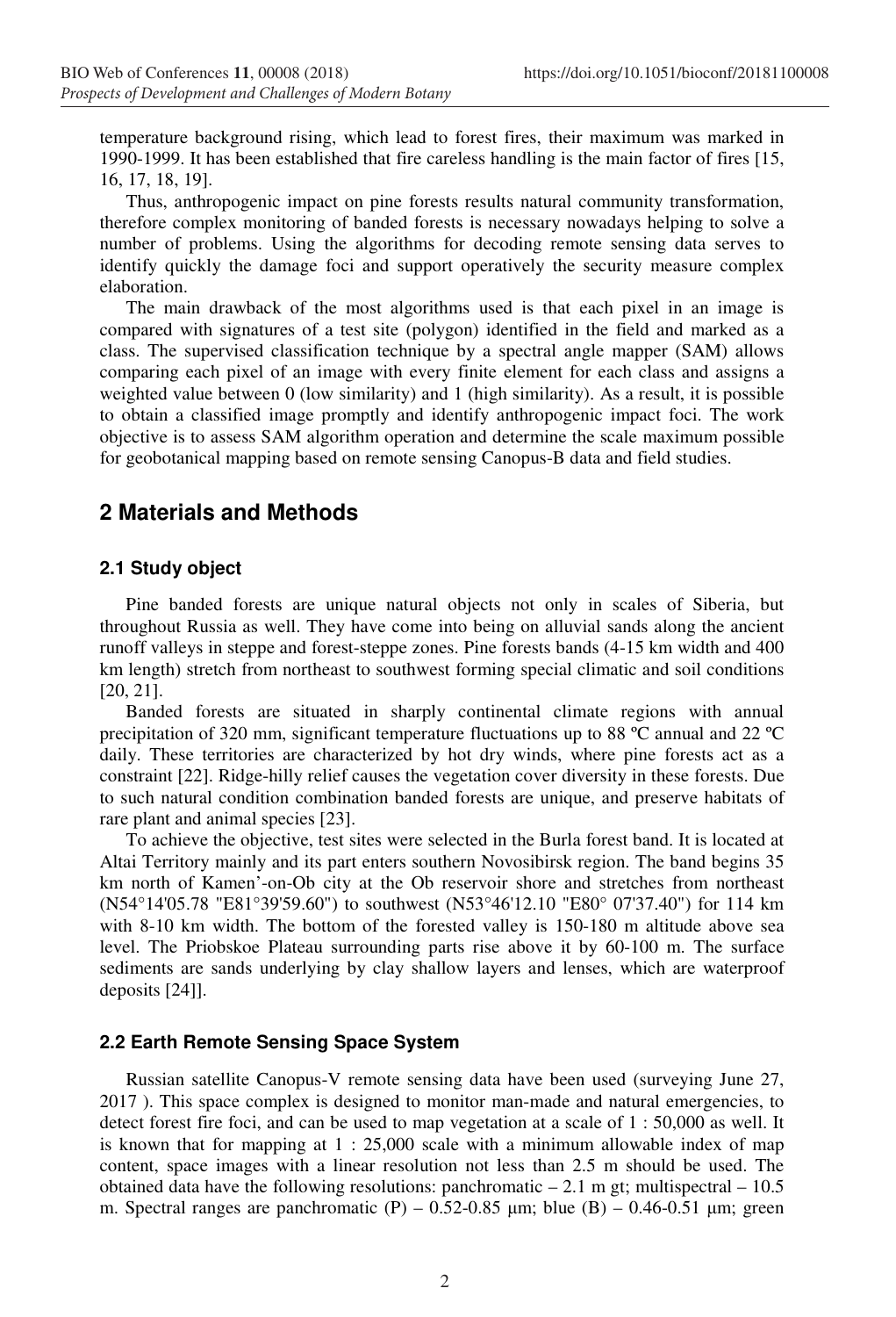$(G)$  – 0.54-0.6  $\mu$ m; red (R) – 0.63-0.66  $\mu$ m; near infrared (Nir) – 0.75-0.86  $\mu$ m [25]. Applying a Pan-sharpening function, proper data for the vegetation visual interperting, and relevant materials for mapping at 1 : 25,000 scale can be got.

#### **2.3 Geoinformatiom methods**

The applied image processing technology allows identifying images in accordance with their spectral signatures in a semi-automatic mode (supervised classification). There are several types of classification algorithms, but the general purpose is to compile the vegetation thematic map of. At the first stage, a composite raster has been created by five bands: P, R, G, B, Nir. An image obtained by four channels (R, G, B, Nir) is used for classifying and creating spectrograms. At the second stage, a shapefile of the regions of interest (ROI) and signatures has been generated. Areas have been singled out by polygon capture of pixels. The test sites determined by routing geobotanical study have been chosen: 1. Pine forests, 2. Birch forests; 3. Meadows; 4. Anthropogenic objects (roads, etc.); 5. Agricultural lands; 6. Water objects. The supervised classification algorithm by SAM has been used for classifying. Preliminary processing of Canopus-V remote sensing data, classification and final maps arranging have been carried on with free cross-platform geoinformation system QGIS [26] applying a semi-automatic classification module Plugin [27, 28], projection code is EPSG: 32644.



### **3 Results**

As a result of applying the supervised classification technique by SAM based at test sites of five classes set at an assigning stage, the areas of different vegetation units identified (Fig. 1). When classifying vegetation, the result accuracy depends directly on the remote sensing data resolution. In our case, the resolution of Canopus-V remote sensing data is  $10\times10$  m, so if the object (roads, local felling, etc.) size in an image cell is less than the image resolution, the pixel reflection coefficient is a linear combination of reflection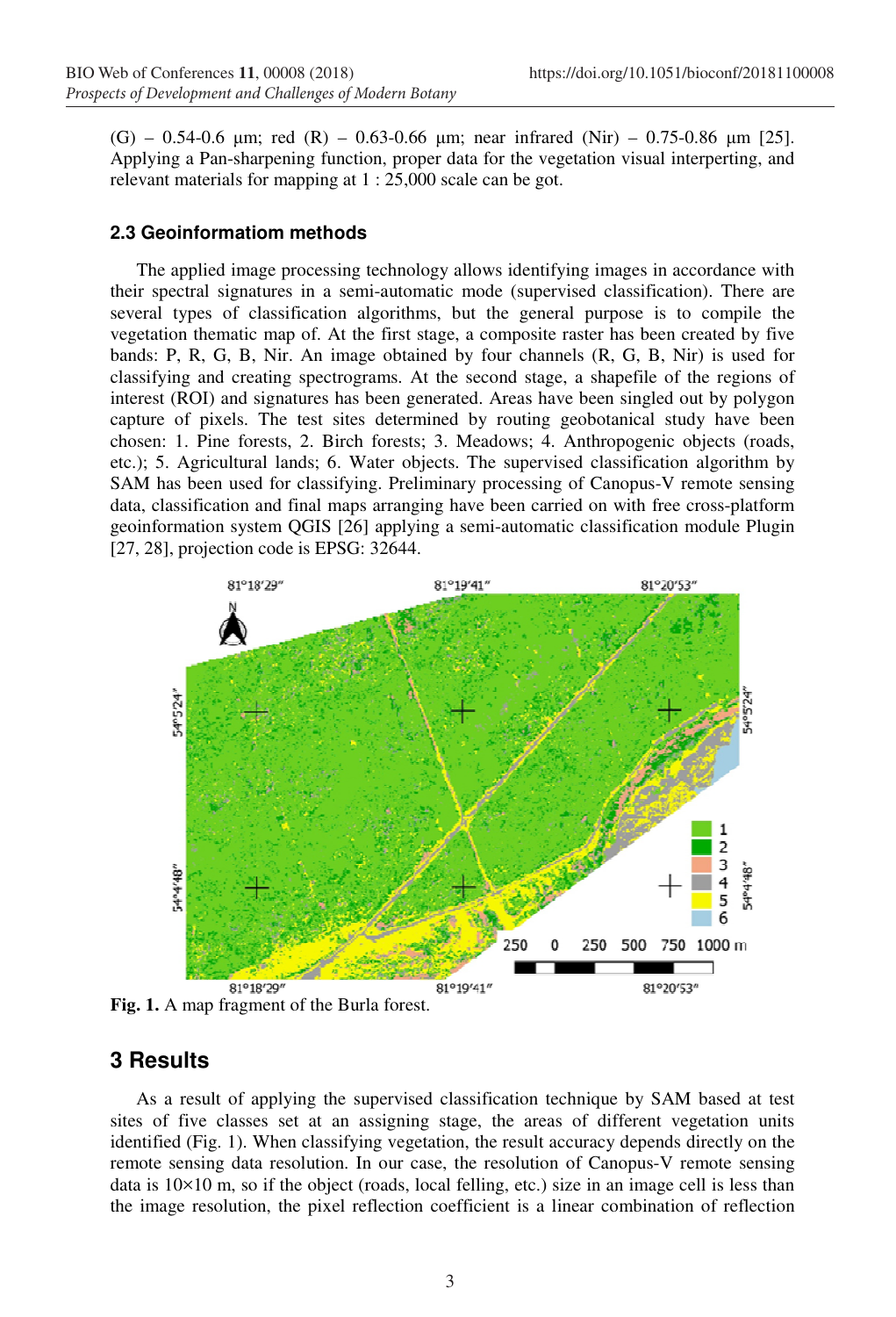coefficients of all surface types entering this pixel, which leads to some misrepresentation of the classification results. Due to the similarity of spectral signatures of disturbed territories with a size less than remote sensing data resolution with the signatures of the open soil (road), the classifier could not uniquely distinguish them, therefore the swamped lake coastal areas fell into the group of anthropogenic objects (4). The same happened with agricultural lands (5): some of anthropogenic objects (4) were classified as croplands (5). Therefore, it was decided to allocate all the disturbed territories to a separate class. This does not play a significant role in the area estimation of vegetation types, as the most of the studied objects are slightly impacted by anthropogenic effect. When assessing the accuracy of SAM technique applied, high values have been marked and the same common accuracy is shown. In general, the use of classification by SAM allows determining the areas of the identified vegetation types the most accurate.

### **4 Discussion**

This work on the vegetation classification makes it possible to assess the suitability of the remote sensing data analysis for monitoring the Burla banded pine forest. Using remote sensing data from the Russian satellite Canopus-V and semi-automatic algorithms permits to obtain initial materials for interpretring vegetation and further mapping at 1: 25,000 scale. The classification finalization enables to identify anthropogenic objects (cut and burned sites, roads, etc.). As noted above, anthropogenic objects of small sizes have some errors in defining their class and areas, but still with considerable accuracy it is possible to reveal disturbed territories. The natural vegetation (a vegetative component) analysis of the studied region is of major importance. Despite the revealed potential problems of the classification process, the maps obtained can be an additional predictor for geoinformation modeling, and serve the purposes of analyzing anthropogenic and natural changes in forest ecosystems.

The project supported by RFBR (Grant No 16-05-00908 А) and research was carried on in frameworks of base projects of the Central Siberian Botanical Garden, the Siberian Branch of the Russian Academy of Sciences (Project no. VI.52.1).

### **References**

- 1. Zh. Li, D. Limin, G. Shao, X. Dong, W. Hui, B. Jianwei, Science in China*. E*. **49**, 167- 176 (2006)
- 2. L. Altun, E.Z. Baskent, A. Gunlu, A.I. Kadiogullari, Environ Monit Assess. **137**:149- 161 (2008)
- 3. S. Arekhi, A.A. Jafarzadeh, Arab. J Geosci. **7**:1073-1085(2014) DOI 10.1007/s12517- 012-0785-1
- 4. P.L. Gorchakovsky, Bot J. **34**, 525-538 (1949). (In Russ.)
- 5. G.G. Pavlova, Vegetation of steppe and forest-steppe zones in West Siberia **6**, 131-162 (1963) (In Russ.)
- 6. I.V. Taran, *West Siberian pine forests* (Nauka, Novosibirsk, 1973) (In Russ.)
- 7. I.A. Khrustalyova, Bulletin of Altai State Agricultural University **8**, 32-35 (2008) (In Russ.)
- 8. I.A. Khrustalyova, Plant Life of Asian Russia **2**, 54-65 (2009). (In Russ.)
- 9. T.A. Teryokhina, T.M. Kopytina, P.A. Kosachev, N.V. Elesova, N.V. Ovharova, Proc. South. Siber. Bot. Garden **12**, 54-65 (2008) (In Russ.)
- 10. N.N. Lashchinsky, A.Yu. Korolyuk, N.V. Lashchinskaya, Plant Life of Asian Russia **2**, 63-84 (2017) (In Russ.)